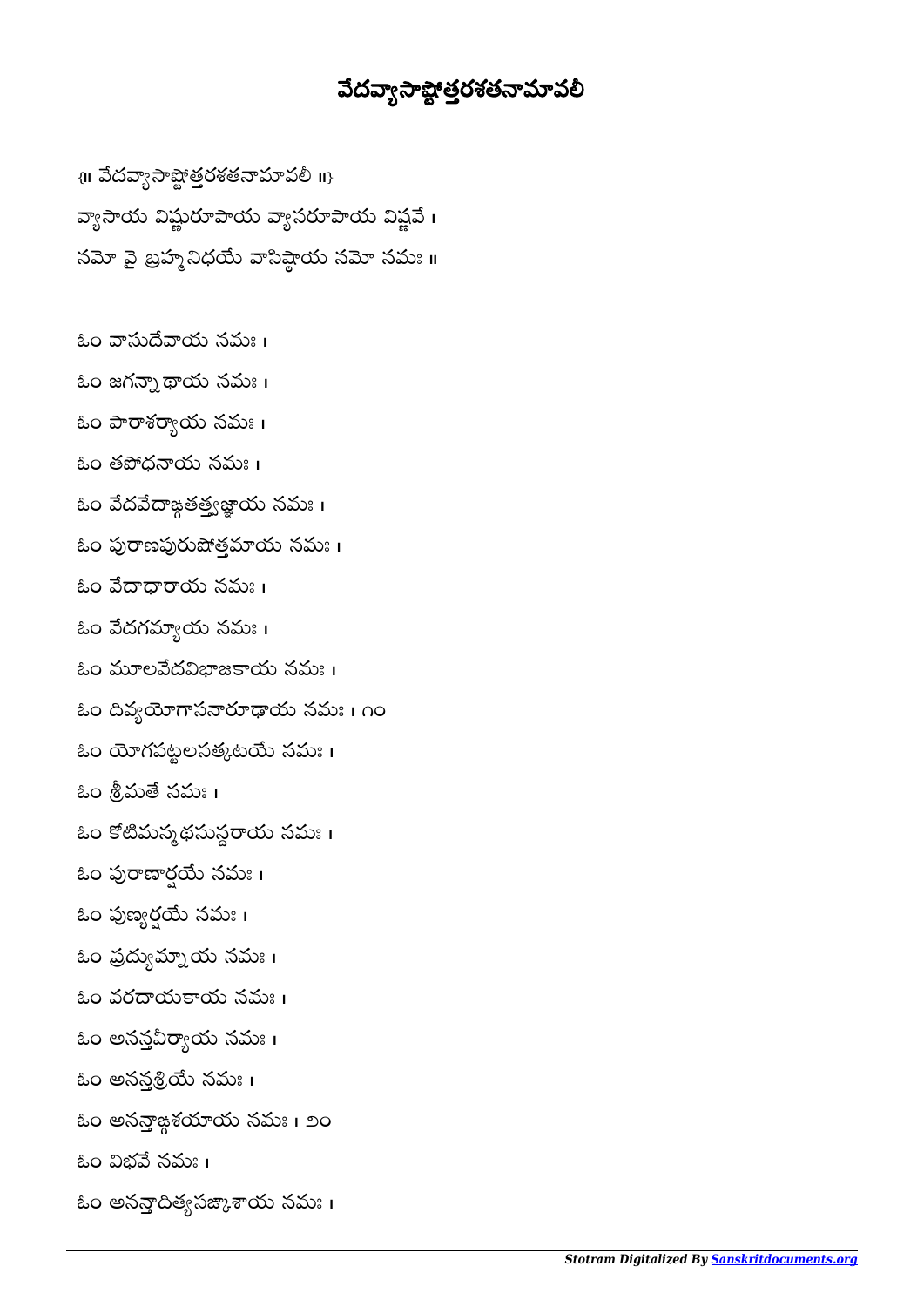- ఓం అనన్తశీర్షాయ నమః ।
- ఓం స్వభావయుజే నమః ।
- ఓం అ య నమః । í
- ఓం లోకభర్తే నమః ।
- ఓం య నమః ।
- ఓం సతాం గురవే నమః ।
- ఓం విశ్వయోనయే నమః ।
- ఓం విశ్వరూపాయ నమః । 30
- ఓం విశ్వచేష్టాప్రదాయకాయ నమః ।
- ఓం ప్రభవే నమః ।
- కుం సఙ్కరణాయ నమః ।
- ఓం సురానన్దాయ నమః ।
- ఓం కమపత నమః ।
- ఓం అచ్యుతాయ నమః ।
- ఓం యయ నమః ।
- ఓం హరయే నమః ।
- ఓం కృష్ణాయ నమః ।
- కుం కేశవాయ నమః । ४०
- ఓం కేశిస్తూదనాయ నమః ।
- ఓం మధయ నమః ।
- ఓం పరానన్గాయ నమః ।
- ఓం య నమః ।
- ఓం భక్తవత్సలాయ నమః ।
- ఓం వరైణచర్మదీప్తాజ్గాయ నమః ।
- ఓం ఇన్టనీలసమద్యుతయే నమః।
- ఓం హృయ నమః ।
- ఓం మహాబాహవే నమః ।
- ఓం ప్రాగ్యంశాయ నమః । ౫ం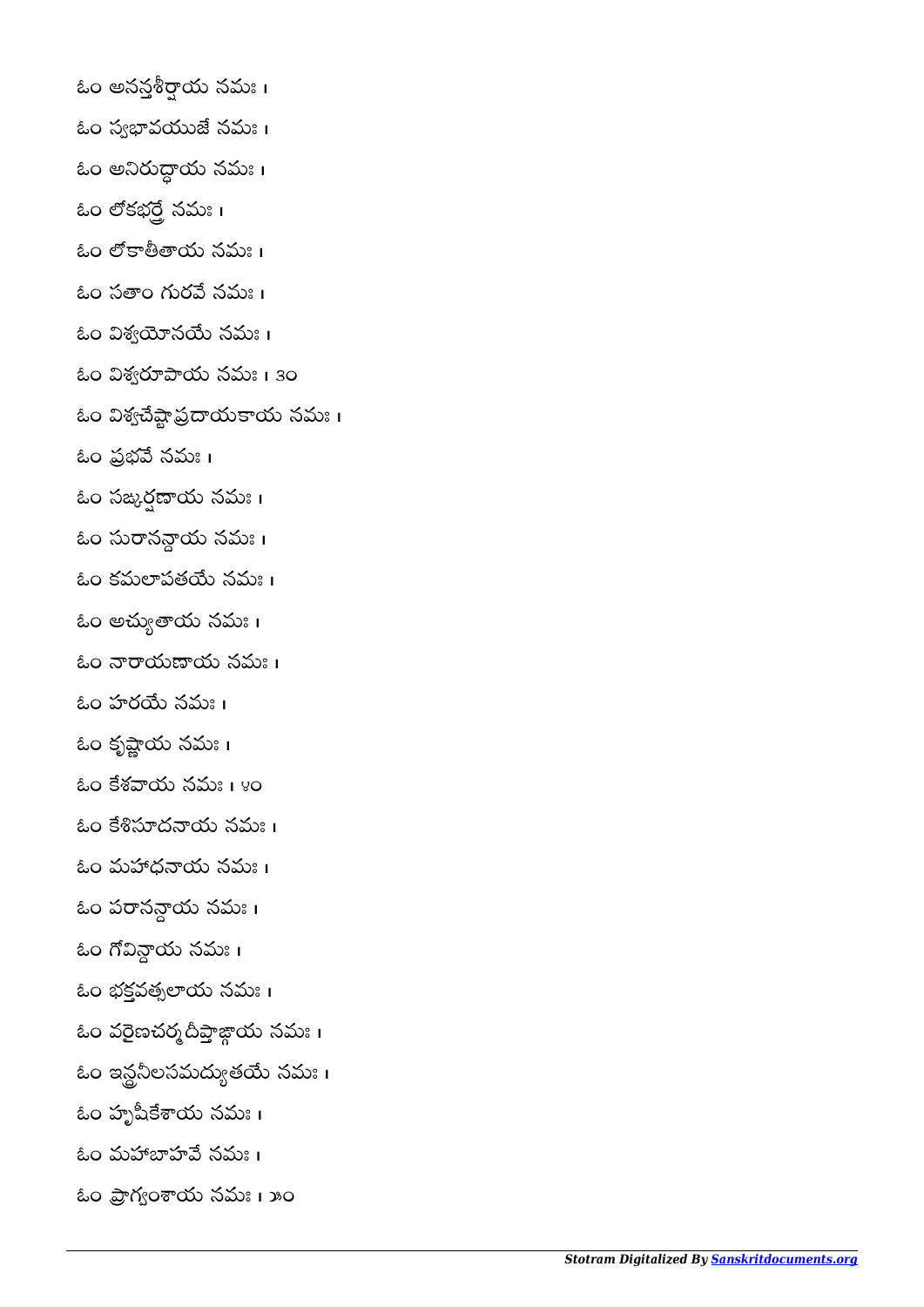ఓం అతయ నమః । ఓం పద్మనాభాయ నమః । ఓం పద్మగర్భాయ నమః । ఓం సర్వసిద్ధిప్రదాయకాయ నమః । ఓం మయ నమః । ఓం భామతయే నమః । var?? భామనయే

- ఓం త్వప్టే నమః ।
- ఓం తర్కాభీతికరద్వయాయ నమః ।
- ఓం మహావరాహాయ నమః ।
- ఓం య నమః । ౬౦
- ఓం భ్రాజిష్ణవే నమః ।
- ఓం అనయ నమః ।
- ఓం అగ్రజాయ నమః ।
- ఓం స్వయమ్భువే నమః ।
- ఓం శర్వపూర్వేడ్యాయ నమః । డ్య్??
- ఓం దివ్యయజ్ఞోపవీతధృతే నమః ।
- ఓం ఈశ్వరాయ నమః ।
- ఓం పరమాత్మనే నమః ।
- కుం జటాజాటవిభూషితాయ నమః ।
- ఓం వనమాలినే నమః । ౭౦
- ఓం మేఖలాజ్గాయ నమః ।
- ఓం అనాద్యజ్ఞానభళ్<mark>ణ</mark>ానాయ నమః ।
- ఓం కమ్బుగ్రీవాయ నమః ।
- ఓం వృత్తబాహవే నమః ।
- ఓం పద్మపత్రాయతేక్షణాయ నమః।
- ఓం నారసింహవఫుషే నమః ।
- ఓం శ్రీమతే నమః ।
- ఓం అయ నమః ।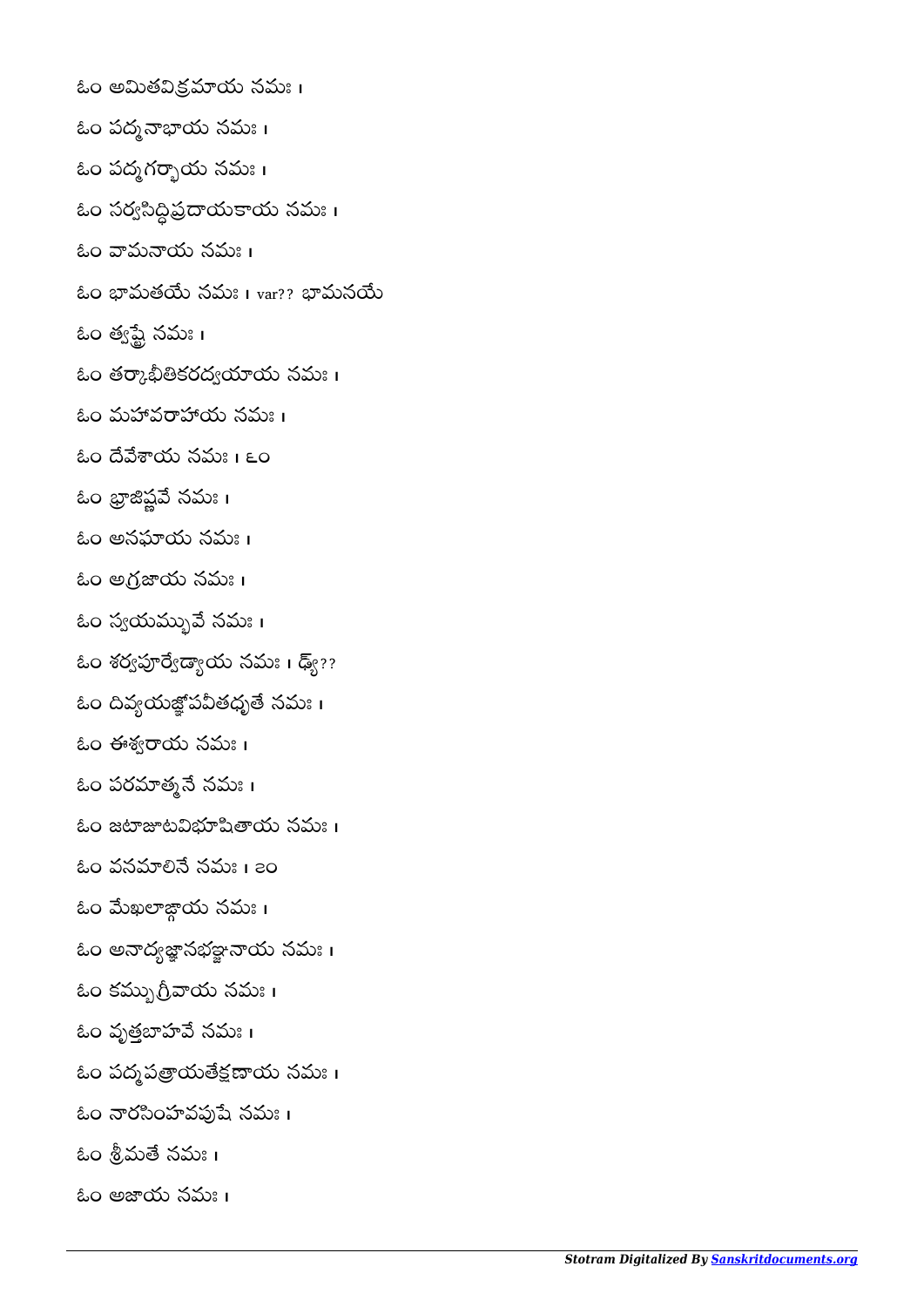ఓం అనయ నమః ।

ఓం ప్రభవే నమః । ౮ం

ఓం మదశయ నమః ।

ఓం విష్ణవే నమః ।

ఓం విశ్వవ్యాపినే నమః।

ఓం జనార్ధనాయ నమః ।

ఓం ప య నమః । 

కుం ప్రాణదాయ నమః ।

ఓం య నమః ।

ఓం వాసిష్ఠాన్వయసమృవాయ నమః ।

ఓం జగత్ళష్టే నమః ।

కుం జగత్తాత్రే నమః । ౯ం

ఓం విశ్వసంహారకారకాయ నమః ।

ఓం అధోక్షజాయ నమః ।

ఓం అవ్యయాయ నమః ।

 $\&$ ం సాక్షిణే నమః ।

ఓం శయ నమః ।

ఓం ఉయ నమః ।

ఓం వేదవ్యాసాయ నమః ।

ఓం మయ నమః ।

ఓం మాయాతీతాయ నమః ।

ఓం జగన్మయాయ నమః । గంం

ఓం వననయ నమః ।

ఓం భర్తే నమః ।

ఓం య నమః ।

ఓం మునిసేవితాయ నమః ।

ఓం ద్వైపాయనాయ నమః ।

ఓం వర నమః ।